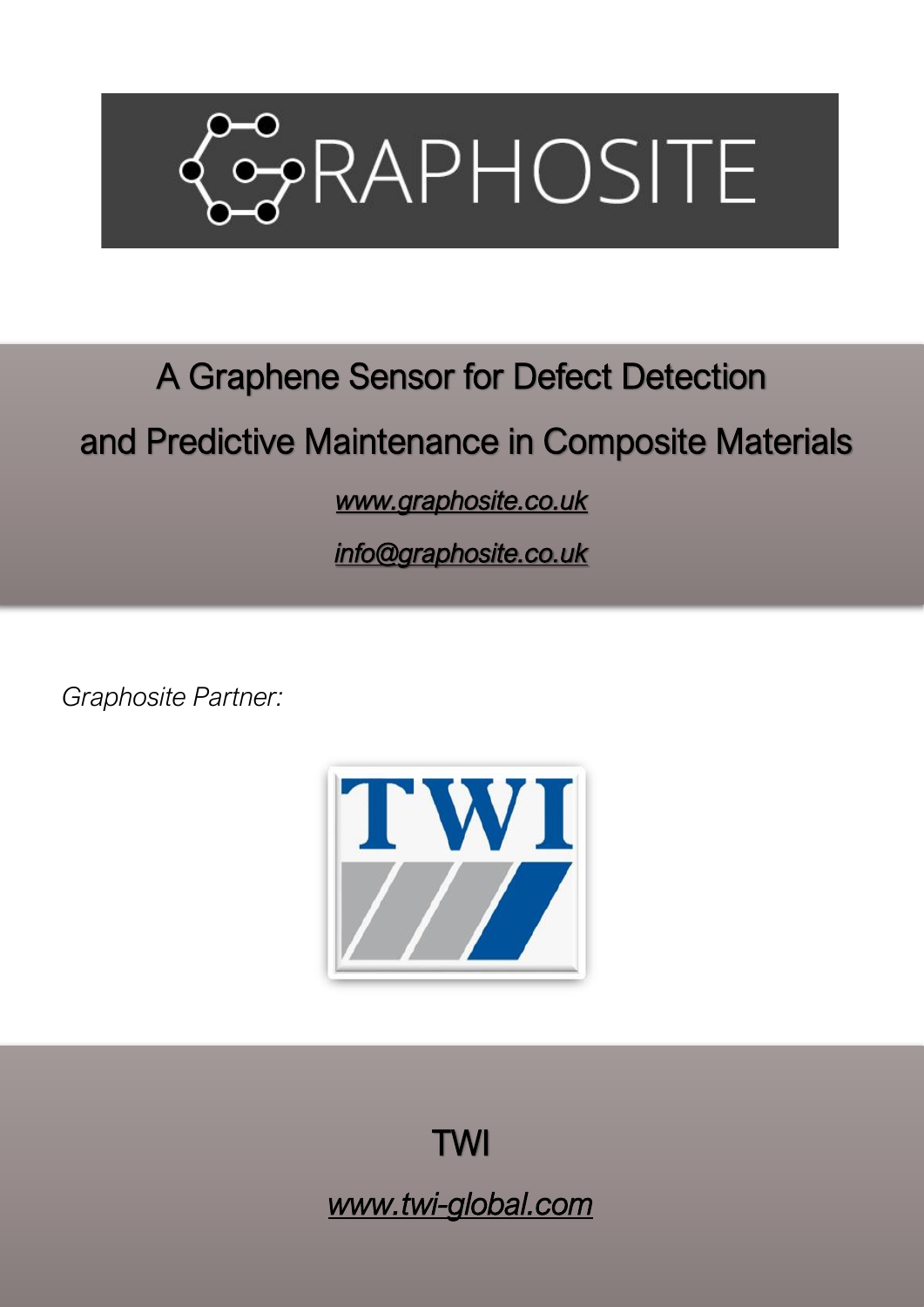#### Who we are

TWII is one of the world's foremost independent research and technology organisations, with expertise in materials joining and engineering processes as applied in industry. TWI specialises in innovation, knowledge transfer and solving problems across all aspects of manufacturing, fabrication and whole-life integrity management. Established in Cambridge, UK in 1946, the organisation has gained a first-class reputation for service through its teams of respected consultants, scientists, engineers and support staff. With around 800 employees, it works with over 1800 Industrial Member companies in over 70 countries. TWI currently operates from 54,000 square metres (581,000 square feet) of manufacturing, testing and training space; five UK and 13 overseas facilities serve both its Industrial Membership and its training and examination needs. A successful international Training and Examinations programme sees around 25,000 students trained each year in welding and inspection technologies.

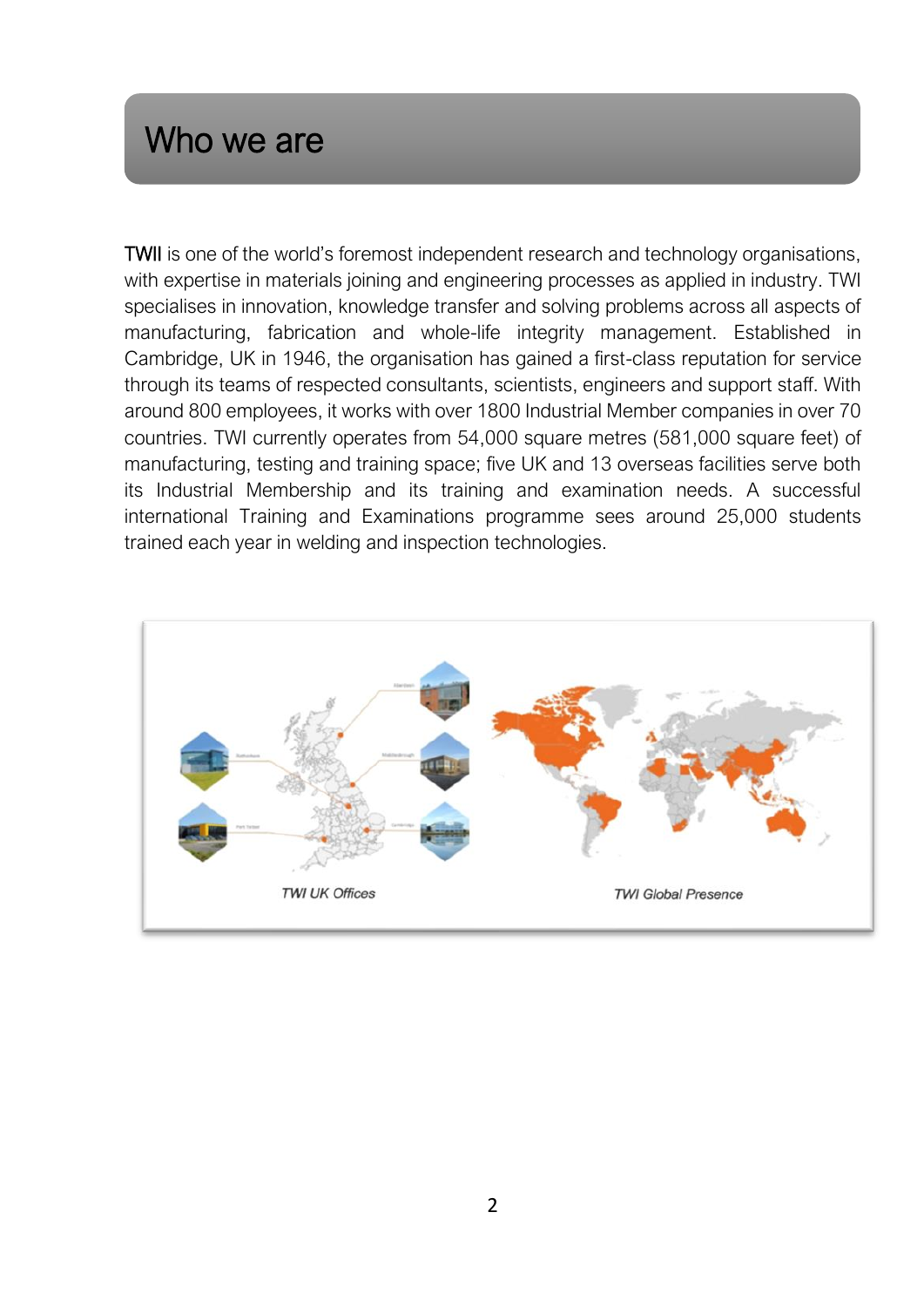### Our Product and Services

TWI carries out confidential research contracts for Industrial Members and has an extensive programme of core research and collaborative projects. TWI's experts can offer consultancy on all aspects of fabrication and performance of structures, including expert witness and arbitration services.



The NDE Group at TWI conducts development and research in a number of different NDE technology areas including automated inspection, condition monitoring and bespoke inspection innovations for specific challenges. The NDE group operates across a wide range of industrial sectors include aerospace, renewable energy, nuclear, defence, and oil and gas. The Monitoring and Inspection Research (MIR) section within the NDE group provides expertise in the development of new and innovative technologies driven by industry demand. Through a series of collaborative projects with selected partners, MIR is working to develop the next generation of monitoring and inspection solutions through multidisciplinary strategies. In regards to condition and structural monitoring, MIR offers expert advice in condition and structural monitoring strategies for



unique problems and harsh environments, signal processing, algorithm development, embedded sensing, technology and procedure qualification. MIR particularly focuses on acoustic emission, vibration, ultrasonics and strain measurement.